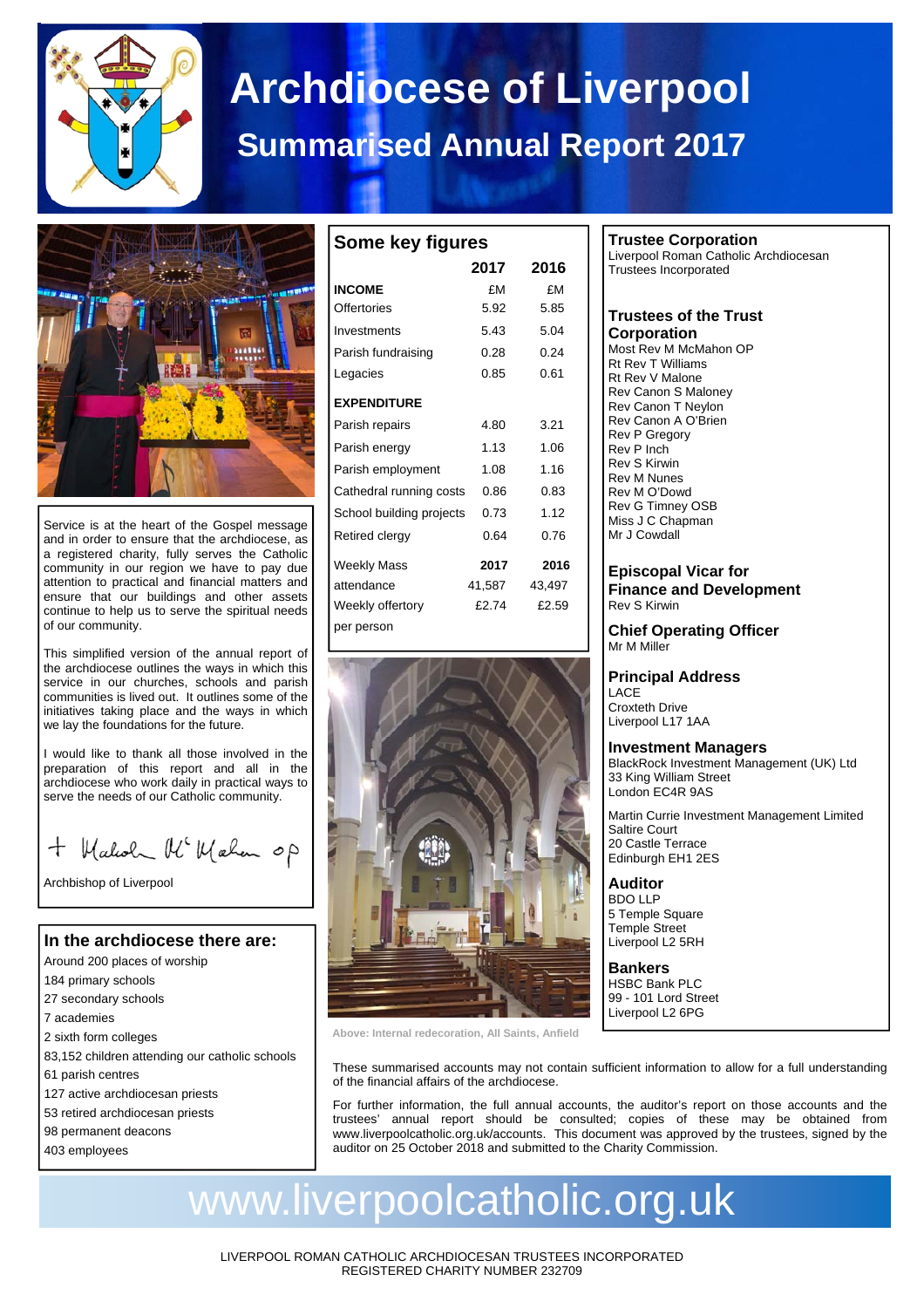For financial reporting purposes, the archdiocese is split into two main categories, the parochial and curial sections. Each section has three sub-categories being unrestricted, designated, and restricted and these are further explained below.

Parochial includes the aggregated performance of the parishes, the assessment fund and expenditure on archdiocesan school building projects.

**Curial** includes the central administrative function, the cathedral, subsidiaries and various other funds including priests' training and retirement funds. **Unrestricted funds** are funds which are available for use at the discretion of the trustees in furtherance of the objects of the archdiocese and which have not been designated for any other purpose.

**Designated funds** are unrestricted funds that have been set aside by the trustees for specific purposes.

**Restricted funds** are funds that are used in accordance with specific restrictions imposed by donors or that have been raised for particular purposes.

| <b>STATEMENT OF FINANCIAL</b><br><b>ACTIVITIES FOR THE YEAR ENDED</b><br>31 DECEMBER 2017 | <b>Parochial</b><br><b>Unrestricted</b><br><b>Funds</b><br>£000s | <b>Parochial</b><br><b>Designated</b><br><b>Funds</b><br>£000s | <b>Parochial</b><br><b>Restricted</b><br><b>Funds</b><br>£000s | <b>Curial</b><br><b>Unrestricted</b><br><b>Funds</b><br>£000s | <b>Curial</b><br><b>Designated</b><br><b>Funds</b><br>£000s | <b>Curial</b><br><b>Restricted</b><br><b>Funds</b><br>£000s | <b>TOTAL</b><br>2017<br>£000s | <b>TOTAL</b><br>2016<br>£000s |
|-------------------------------------------------------------------------------------------|------------------------------------------------------------------|----------------------------------------------------------------|----------------------------------------------------------------|---------------------------------------------------------------|-------------------------------------------------------------|-------------------------------------------------------------|-------------------------------|-------------------------------|
| <b>INCOME FROM</b>                                                                        |                                                                  |                                                                |                                                                |                                                               |                                                             |                                                             |                               |                               |
| Donations and legacies                                                                    | 10,080                                                           | 519                                                            | 1,635                                                          | 261                                                           | 290                                                         | 369                                                         | 13,154                        | 12,395                        |
| Fundraising                                                                               | 282                                                              | $\overline{\phantom{a}}$                                       | ٠                                                              | 12,504                                                        |                                                             | $\sim$                                                      | 12,786                        | 12,641                        |
| Investment income                                                                         | 1,707                                                            | 258                                                            | 5                                                              | 439                                                           | 2,888                                                       | 132                                                         | 5,429                         | 5,038                         |
| Charitable activities<br>Net gains /(losses) on disposal of assets                        | 186<br>882                                                       |                                                                |                                                                | 296                                                           | 973<br>(1)                                                  | $\omega$                                                    | 1,455<br>881                  | 1,416<br>910                  |
| <b>TOTAL INCOME</b>                                                                       | 13,137                                                           | 777                                                            | 1,640                                                          | 13,500                                                        | 4,150                                                       | 501                                                         | 33,705                        | 32,400                        |
| <b>EXPENDITURE ON</b>                                                                     |                                                                  |                                                                |                                                                |                                                               |                                                             |                                                             |                               |                               |
| <b>Raising Funds</b>                                                                      | (174)                                                            | (26)                                                           | (1)                                                            | (12, 349)                                                     | (254)                                                       | (15)                                                        | (12, 819)                     | (13,024)                      |
| Charitable activities                                                                     | (13,203)                                                         | (726)                                                          | (1,096)                                                        | (1, 407)                                                      | (4, 723)                                                    | (467)                                                       | (21, 622)                     | (20, 456)                     |
| <b>TOTAL RESOURCES EXPENDED</b>                                                           | (13, 377)                                                        | (752)                                                          | (1,097)                                                        | (13,756)                                                      | (4, 977)                                                    | (482)                                                       | (34, 441)                     | (33, 480)                     |
| Net gains on investments                                                                  | 4,038                                                            | 774                                                            | 29                                                             | 464                                                           | 3,771                                                       | 423                                                         | 9,499                         | 16,417                        |
| <b>NET INCOME</b>                                                                         | 3,798                                                            | 799                                                            | 572                                                            | 208                                                           | 2,944                                                       | 442                                                         | 8,763                         | 15,337                        |
| Gross transfers between funds                                                             | (905)                                                            | 229                                                            | (300)                                                          | 208                                                           | 725                                                         | 43                                                          |                               |                               |
| <b>NET MOVEMENT IN FUNDS</b>                                                              | 2,893                                                            | 1,028                                                          | 272                                                            | 416                                                           | 3,669                                                       | 485                                                         | 8,763                         | 15,337                        |
| Fund balances at 1 January 2017                                                           | 77,953                                                           | 1,265                                                          | 2,407                                                          | 10,562                                                        | 81,018                                                      | 14,631                                                      | 187,836                       | 172,499                       |
| <b>FUND BALANCES AT 31 DECEMBER 2017</b>                                                  | 80,846                                                           | 2,293                                                          | 2,679                                                          | 10,978                                                        | 84,687                                                      | 15,116                                                      | 196,599                       | 187,836                       |

#### **INCOMING RESOURCES**

#### Parishioners continue to generously support their parishes. Offertory income increased to £5.92M (2016: £5.85M) and represents an increase in weekly giving per person to £2.74 (2016: £2.59) although mass attendance fell from 2016. Parishes benefitted from responsible giving campaigns where sustained increases in giving are experienced and the Gift Aid Small Donation Scheme enables parishes to recover up to an additional £2,000 per annum for those who complied with the scheme requirements.

Parishioners' responses to appeals and special collections remain generous with £1.63M received in 2017 (2016: £1.57M) with external charities such as CAFOD benefiting in addition to archdiocesan collections for purposes such as the Priests' Training Fund.

The value of legacies received by the archdiocese was £0.85M in 2017 (2016: £0.61M). Individual parishes and funds such as The Priests' Training Fund, LAMP and the George Andrew Fund for sick and retired priests continue to benefit from the generosity of parishioners through bequests.

Fundraising activities totalled £12.79M (2016: £12.64M), including parish fundraising and those of subsidiary companies. People from many different backgrounds come into contact with the archdiocese through events held in the Conference Centre at LACE. Parish centres employ around 400 people and continue to be valuable resources to parishes and the activities of subsidiaries in building projects ensure that projects are managed in a cost-efficient manner to the benefit of the Cathedral, parishes and schools.

Investment income, comprising dividends, interest and rentals, generated £5.43M (2016: £5.04M).

Income from charitable activities of the archdiocese generated £1.46M (2016: £1.42M) and includes the activities of the Christian Education, Pastoral Formation and Schools departments.

## **RESOURCES EXPENDED**

Total resources expended increased from £33.48M in 2016 to £34.44M in 2017. Expenditure on direct charitable activities was £21.62M (2016: £20.46M) with costs categorised within four main areas of activity.

Pastoral work in parishes and by central departments such as Pastoral Formation, accounted for expenditure of £7.62M (2016: £7.91M). In addition to the administrative costs of running parishes, £1.10M of proceeds on special collections was paid to external charities and another £0.96M incurred by parishes on liturgical activities.

£7.79M (2016: £6.22M) was expended on parish property including £4.80M (2016: £3.21M) on repairs & maintenance. Although similar numbers of parish projects are approved annually, the timing of projects has contributed to a higher level of repair expenditure being incurred in 2017. The expenditure on the maintenance and repair programme ensures that churches and halls are open to the whole community which benefits not only spiritually but also practically from the provision of pastoral care and many other services.

The School Projects Fund of the archdiocese engaged in building projects costing £11.53M, funded with government grants and matched by contributions from parishioners and parents of children attending archdiocesan schools. £2.18M (2016: £2.38M) was incurred on contributions to building projects and the operations of the Schools and Christian Education Departments.

Clergy costs of £3.07M (2016: £3.03M) were incurred and include £1.66M (2016: £1.65M) in respect of parish clergy with £0.27M (2016: £0.28M) and £0.64M (2016: £0.76M) incurred centrally through the Priests' Training and priests' sickness and retirement funds respectively.

Costs of raising funds, including subsidiary activities, investment managers fees and parish fundraising activities was £12.82M (2016: £13.02M).

Transfers include items such as parish contributions to retirement and school project funds. Subsidiaries made gift aid donations of £0.70M in 2017 (2016:  $F(0.40M)$ .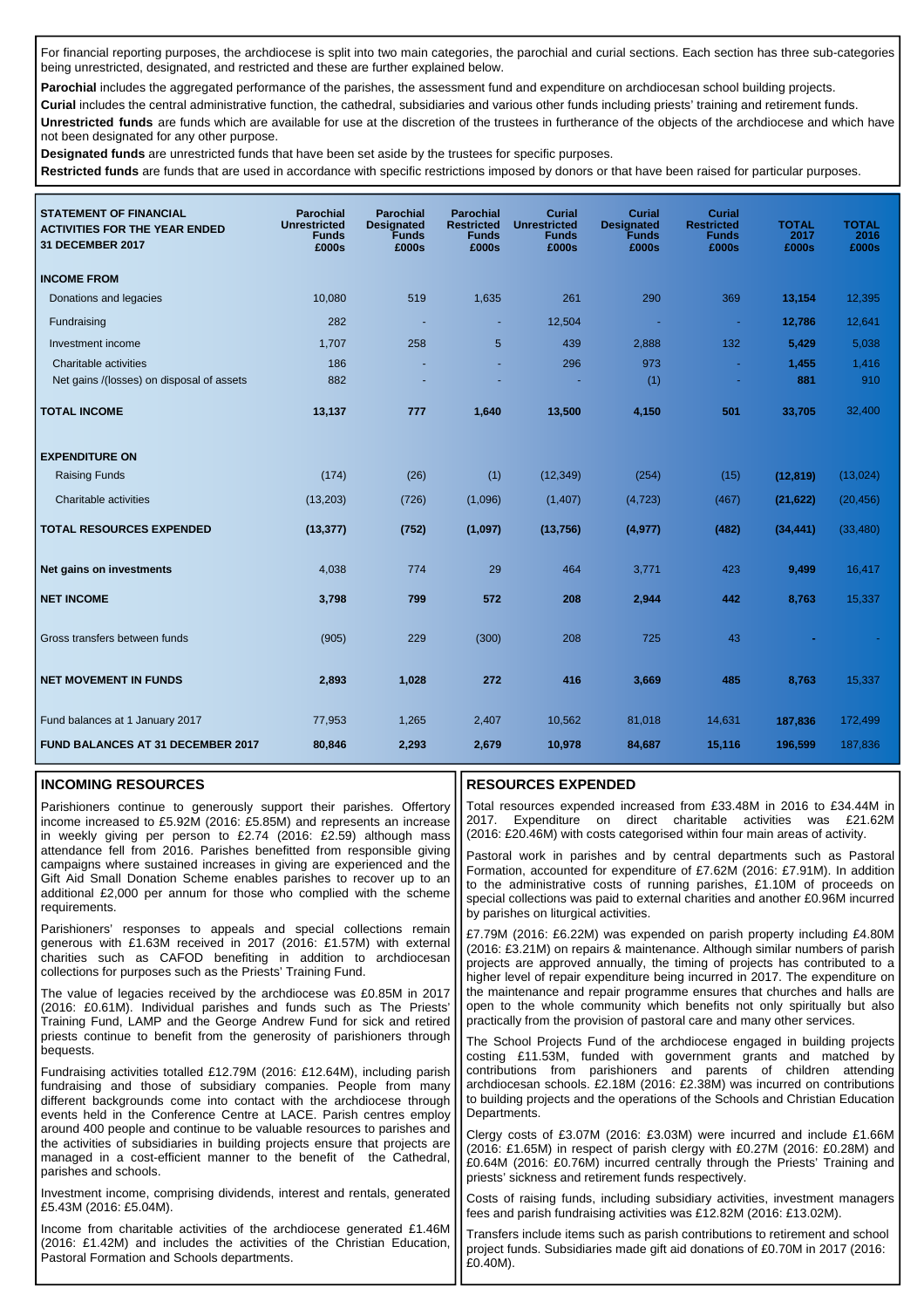### **FIXED ASSETS**

Tangible fixed assets are included at cost and depreciated over their expected useful lives. Listed properties and other functional church properties are depreciated over 100 years and 50 years respectively.

School properties are valued at £nil. No meaningful value can be attributed to these assets since they are not used directly by the archdiocese, do not generate income, and cannot be disposed of while still occupied.

A number of buildings have been retained as investment properties to generate a rental income for individual parishes. Also included are a number of sites that have been cleared or are in the process of being cleared with the objective of being marketed for sale. Cyclical valuations are undertaken and the revaluations created an unrealised gain of £0.66M (2016: £5.02M).

## **INVESTMENTS**

Investments held by the archdiocese, managed within the parameters of an ethical investment policy, amounted to £126.47M with an unrealised gain of £8.84M reported in 2017 (2016: £11.40M).

## **NET CURRENT ASSETS**

Net current assets were £12.68M (2016: £10.49M) and represent the working capital of the archdiocese used to finance the day-to-day activities of all the parishes, parish centres, school building projects and central operations.

## **RESERVES**

Total reserves at December 2017 amounted to £196.60M (2016: £187.84M). An analysis of designated and restricted funds can be found on page 4. Unrestricted funds are available for use at the discretion of the trustees. Parochial unrestricted funds were £80.85M at December 2017 (2016: £77.96M) and curial unrestricted funds were £10.98M (2016: £10.56M).

Freely available reserves amounted to 44 months' expenditure at December 2017 (2016: 42 months) with working capital of 5 months expenditure. Unrealised gains and investment property revaluations have contributed to the increased level of reserves.

While aiming to maintain working capital of between 4 and 6 months, the trustees consider that reserves equating to 36 months' expenditure are sufficient to enable the charity to fulfil all of its obligations and commitments.

| <b>BALANCE SHEET AT</b><br><b>31 DECEMBER 2017</b> | <b>Parochial</b><br>2017<br>£000s | <b>Curial</b><br>2017<br>£000s | <b>Total</b><br>2017<br>£000s | <b>Parochial</b><br>2016<br>£000s | <b>Curial</b><br>2016<br>£000s | <b>Total</b><br>2016<br>£000s |
|----------------------------------------------------|-----------------------------------|--------------------------------|-------------------------------|-----------------------------------|--------------------------------|-------------------------------|
| <b>FIXED ASSETS</b>                                |                                   |                                |                               |                                   |                                |                               |
| <b>Tangible assets</b>                             |                                   |                                |                               |                                   |                                |                               |
| - investment properties                            | 13,999                            | 10,352                         | 24,351                        | 14,951                            | 10,399                         | 25,350                        |
| - other                                            | 13,204                            | 19,944                         | 33,148                        | 13,779                            | 20,448                         | 34,227                        |
|                                                    | 27,203                            | 30,296                         | 57,499                        | 28,730                            | 30,847                         | 59,577                        |
| <b>Investments</b>                                 | 53,051                            | 73,416                         | 126,467                       | 48,978                            | 68,834                         | 117,812                       |
| <b>Total Fixed Assets</b>                          | 80,254                            | 103,712                        | 183,966                       | 77,708                            | 99,681                         | 177,389                       |
| <b>CURRENT ASSETS</b>                              |                                   |                                |                               |                                   |                                |                               |
| <b>Stock</b>                                       |                                   | 354                            | 354                           |                                   | 363                            | 363                           |
| <b>Debtors</b>                                     | 2,079                             | 2,544                          | 4,623                         | 2,732                             | 1,634                          | 4,366                         |
| <b>Balance at bank</b><br><b>CREDITORS</b>         | 7,589                             | 11,369                         | 18,958                        | 8,533                             | 7,493                          | 16,026                        |
| - amounts falling due<br>within one year           | (6,948)                           | (4, 311)                       | (11, 259)                     | (6,674)                           | (3,592)                        | (10, 266)                     |
| <b>Parish/Curial balances</b>                      | 2,844                             | (2,844)                        |                               | (674)                             | 674                            |                               |
| <b>NET CURRENT ASSETS</b>                          | 5,564                             | 7,112                          | 12,676                        | 3,917                             | 6,572                          | 10,489                        |
| <b>Provision for deferred</b><br>taxation          |                                   | (43)                           | (43)                          |                                   | (42)                           | (42)                          |
| <b>NET ASSETS</b>                                  | 85,818                            | 110,781                        | 196,599                       | 81,625                            | 106,211                        | 187,836                       |
| <b>ACCUMULATED FUNDS</b>                           |                                   |                                |                               |                                   |                                |                               |
| <b>Restricted funds</b>                            | 2,679                             | 15,116                         | 17,795                        | 2,407                             | 14,631                         | 17,038                        |
| <b>Unrestricted funds</b>                          |                                   |                                |                               |                                   |                                |                               |
| - designated                                       | 2,293                             | 84,687                         | 86,980                        | 1,265                             | 81,018                         | 82,283                        |
| - general                                          | 80,846                            | 10,978                         | 91,824                        | 77,953                            | 10,562                         | 88,515                        |
| TOTAL                                              | 85,818                            | 110,781                        | 196,599                       | 81,625                            | 106,211                        | 187,836                       |



**Above: Reinstatement works following a fire, Our Lady Help of Christians, Portico** 

**www.flickr.com/photos/ liverpoolcatholic**





## **@lpoolcatholic**

#### **INDEPENDENT AUDITOR'S STATEMENT TO THE TRUSTEES OF LIVERPOOL ROMAN ARCHDIOCESAN TRUST**

We have examined the summary financial statement for the year ended 31 December 2017.

#### **Respective responsibilities of trustees and auditor**

The trustees are responsible for preparing the summarised annual report in accordance with applicable United Kingdom law.

Our responsibility is to report to you our opinion on the consistency of the summary financial statement within the summarised annual report with the full annual financial statements, Strategic Report and the Trustees' Report.

We also read the other information contained in the summarised annual report and consider the implications for our report if we become aware of any apparent misstatements or material inconsistencies with the summary financial statement.

Our report has been prepared pursuant to the requirements of the Charities SORP and for no other purpose. No person is entitled to rely on this report unless such a person is a person entitled to rely upon this report by virtue of and for the purpose of the terms of our engagement letter dated 9 January 2017 or has been expressly authorised to do so by our prior written consent. Save as above, we do not accept responsibility for this report to any other person or for any other purpose and we hereby expressly disclaim any and all such liability.

#### **Basis of opinion**

We conducted our work in accordance with Bulletin 2008/3 'The auditors' statement on summary financial statement in the United Kingdom' issued by the Financial Reporting Council. Our report on the charity's full annual financial statements describes the basis of our opinion on those financial statements and on the Trustees' Report.

#### **Opinion**

In our opinion the summary financial statement is consistent with the full annual financial statements and the Trustees' Report of Liverpool Roman Catholic Archdiocesan Trust charity for the year ended 31 December 2017.

BDO LLP, Statutory Auditor, Liverpool, UK 25 October 2018

BDO LLP is a limited liability partnership registered in England and Wales (with registered number OC305127)